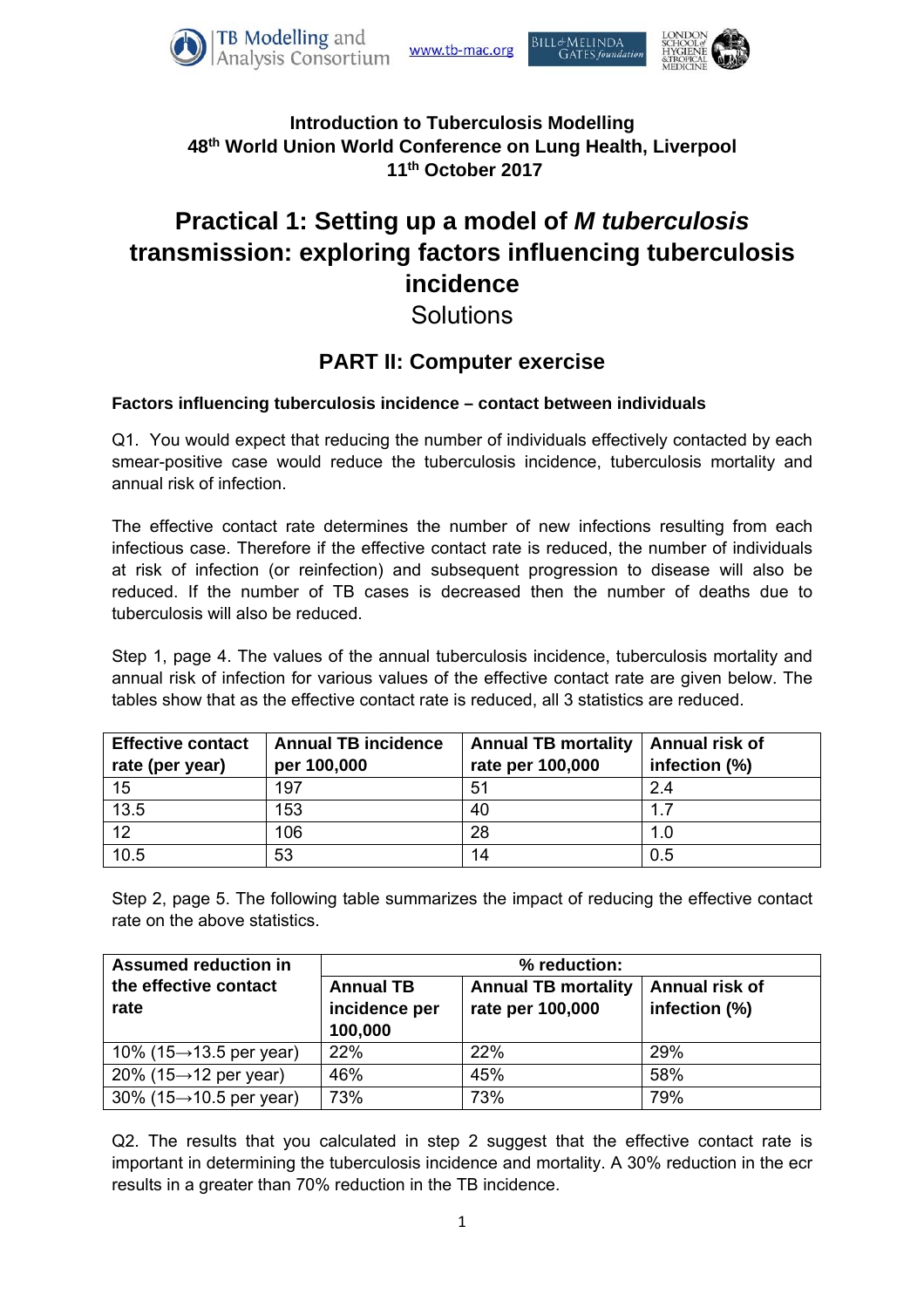

www.tb-mac.org

Bill&MELINDA **GATFS** foundat.



Q3. **(optional)**. The epidemiology of TB in the population will be influenced by several parameters related to infection and disease. These include: the relative infectiousness of smear-negative cases compared to smear-positive cases; the rates of disease onset following initial infection and through reactivation; the protection provided by a previous infection against disease following reinfection.

Q4. **(optional)** a) The values you found in step 1 (page 4) suggest that with an annual risk of infection of ~1% per year (consistent with an effective contact rate of about 12 per year) the overall tuberculosis incidence would be 106 per 100,000 per year. Given that 70% of cases are smear-positive this corresponds to a smear-positive disease incidence of 74 per 100,000. This is inconsistent with the Styblo "thumb" rule.

According to the Styblo thumb rule, the ratio between the annual risk of infection and the incidence of smear-positive TB is constant. For example, using the same units for the annual risk of infection and the incidence of smear-positive TB, dividing the annual risk of infection by 50 per 100,000 (the incidence of smear-positive TB) gives 1000/50 = 20 per year. However, if we divide the annual risk of infection by the incidence of smear-positive TB in the model, we see that the ratio decreases as the annual risk of infection decreases, as shown below:

| <b>Effective</b><br>contact rate<br>(per year) | <b>Annual TB</b><br>incidence<br>per 100,000 | <b>Annual</b><br>incidence of<br>smear-positive<br>TB per 100,000 | <b>Annual risk</b><br>of infection<br>(%) | Annual risk of<br>infection (per 100,000)<br>÷ incidence of smear-<br>positive TB per<br>100,000 |
|------------------------------------------------|----------------------------------------------|-------------------------------------------------------------------|-------------------------------------------|--------------------------------------------------------------------------------------------------|
| 15                                             | 197                                          | 138                                                               | 2.4                                       | 17                                                                                               |
| 13.5                                           | 153                                          | 107                                                               | 1.7                                       | 16                                                                                               |
| 12 <sub>2</sub>                                | 106                                          | 74                                                                | 1.1                                       | 15                                                                                               |
| 10.5                                           | 53                                           | 37                                                                | 0.5                                       | 14                                                                                               |

b) Factors influencing this relationship are the duration of infectiousness (assumed to be 2 years in the Styblo rule) and the infectiousness of smear-negative cases (assumed to be zero). For further discussion of this rule, please read van Leth et al[1].

#### **Factors influencing tuberculosis incidence – duration of infectiousness**

Q5. You might expect that reducing the average duration of infectiousness for smearpositive cases would lead to reductions in the tuberculosis incidence, tuberculosis mortality and annual risk of infection.

Reducing the duration of infectiousness means that each smear-positive cases results in fewer new infections than they would do previously, which leads to a reduced TB incidence.

Step 1, page 6. The values of the annual tuberculosis incidence, tuberculosis mortality and annual risk of infection for various values of the average duration of infectiousness of smearpositive cases are given below. The tables show that as the duration of infectiousness is reduced all 3 statistics are reduced.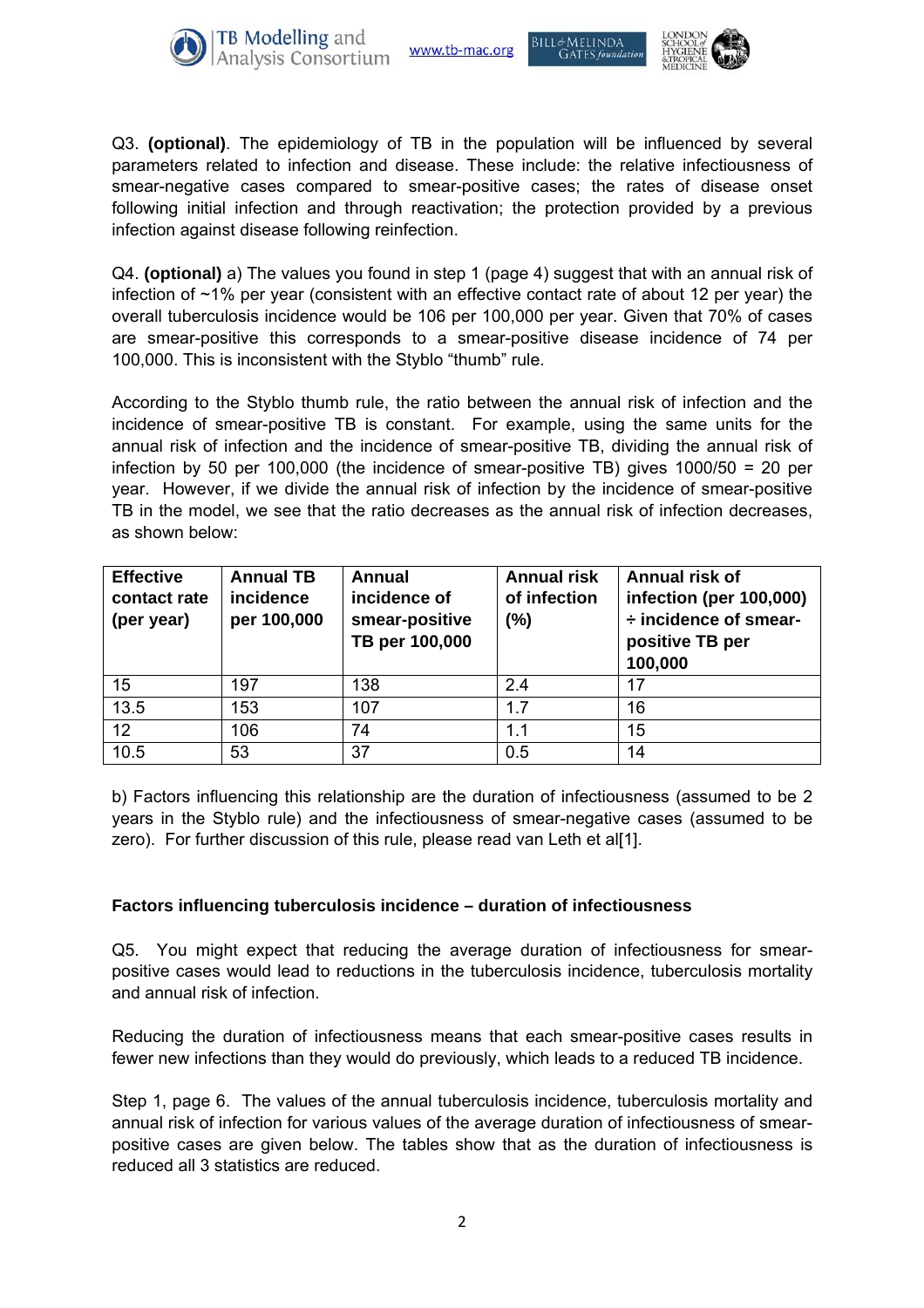

www.tb-mac.org

Bill&MELINDA



| Average duration of<br><b>infectiousness</b><br>in<br>smear-positives<br>(weeks) | <b>Annual TB</b><br>incidence per<br>100,000 | <b>Annual TB mortality</b><br>rate per 100,000 | risk<br><b>Annual</b><br>οt<br>infection (%) |
|----------------------------------------------------------------------------------|----------------------------------------------|------------------------------------------------|----------------------------------------------|
| 51                                                                               | 197                                          | 51                                             | 2.4                                          |
| 46                                                                               | 161                                          | 39                                             | 1.8                                          |
| 41                                                                               | 122                                          | 28                                             | 1.3                                          |
| $\overline{36}$                                                                  | 80                                           | 17                                             | 0.7                                          |

Step 2, page 6. The following table summarizes the impact of reducing the average duration of infectiousness for smear-positive cases on the above statistics:

| <b>Reduction</b><br>in the         | $%$ reduction:                                                   |                  |               |  |
|------------------------------------|------------------------------------------------------------------|------------------|---------------|--|
| average duration of                | <b>Annual TB</b><br><b>Annual TB mortality</b><br>Annual<br>risk |                  |               |  |
| infectiousness<br>in               | incidence per                                                    | rate per 100,000 | infection (%) |  |
| smear-positives                    | 100,00                                                           |                  |               |  |
| 10% (51 $\rightarrow$ 46 weeks)    | 19%                                                              | 24%              | 25%           |  |
| 20% (51 $\rightarrow$ 41 weeks)    | 38%                                                              | 45%              | 46%           |  |
| $30\%$ (51 $\rightarrow$ 36 weeks) | 59%                                                              | 67%              | 70%           |  |

Q6. The results that you calculated in step 2 suggest that the average duration of infectiousness in smear-positive cases is important in determining the tuberculosis incidence and mortality. A 30% reduction in the average duration of infectiousness results in an approximately 60% reduction in the TB incidence.

Q7. Reducing the average duration of infectiousness in smear-negative cases would have a smaller impact on the epidemiology of TB than reducing the duration of infectiousness in smear-positive cases. This is because smear-negative cases are less infectious than smearpositive cases, so that reducing the duration of infectiousness of smear-negative cases prevents fewer infections than the same reduction in the duration of infectiousness of smearpositive cases. For example, based on Behr et al[2] the infectiousness of smear-negative cases is 22% of that of smear-positive cases, which means that each smear-negative case generates 78% fewer new infections per unit time than does a smear-positive case.

Step 3, page 6 **(optional)** The annual tuberculosis incidence, tuberculosis mortality and annual risk of infection predicted for various values of the average duration of infectiousness of smear-negative cases are given below. The tables show that the reducing the time to detection and treatment in smear negative cases has a minimal impact on the epidemiology of TB.

| duration of   Annual TB<br>Average<br>infectiousness in smear-<br>negatives (weeks) | incidence per<br>100,000 | <b>Annual TB mortality</b><br>rate per 100,000 | risk<br><b>Annual</b><br>οf<br>infection (%) |
|-------------------------------------------------------------------------------------|--------------------------|------------------------------------------------|----------------------------------------------|
| 95                                                                                  | 197                      | 51                                             | 2.4                                          |
| 86                                                                                  | 191                      | 48                                             | 2.3                                          |
| 76                                                                                  | 184                      | 44                                             | 2.2                                          |
| 67                                                                                  | 178                      | 41                                             | 2.1                                          |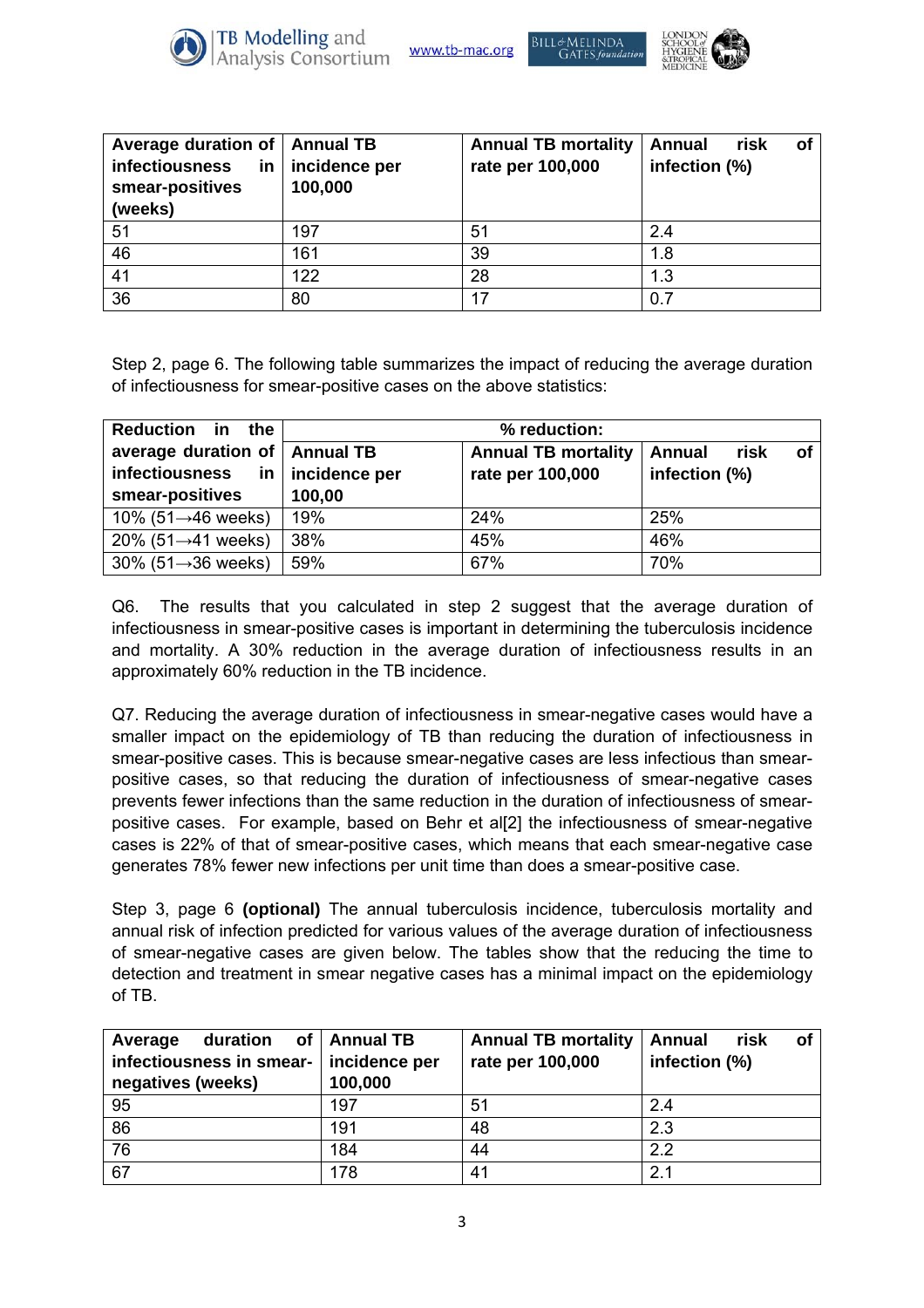

www.tb-mac.org

Bill&MELINDA

**GATFS** founda



Step 4, page 6/7 **(optional)** The following table summarizes the impact of reducing the average duration of infectiousness for smear-negative cases on the above statistics.

| Reduction in the average           | % reduction:     |              |                         |  |
|------------------------------------|------------------|--------------|-------------------------|--|
| duration<br>οf                     | <b>Annual TB</b> | TВ<br>Annual | Annual<br>risk of       |  |
| infectiousness in smear-           | incidence per    | mortality    | rate   infection $(\%)$ |  |
| negatives                          | 100,000          | per 100,000  |                         |  |
| 10% (95 $\rightarrow$ 86 weeks)    | 3%               | 6%           | 4%                      |  |
| 20% (95 $\rightarrow$ 76 weeks)    | 7%               | 14%          | 8%                      |  |
| $30\%$ (95 $\rightarrow$ 67 weeks) | 10%              | 20%          | 12%                     |  |

Q8. **(optional)** Based on the values you calculated in step 4 it is better to reduce the average duration of infectiousness in smear-positive cases than to reduce the duration of infectiousness in smear-negative cases. For example a 10% reduction in the average duration of infectiousness among smear-positive cases leads to a 19% reduction in TB incidence, whereas a 10% reduction in the average duration of infectiousness among smearnegative cases leads to a 3% reduction in TB incidence.

#### **Conclusions (for general discussion)**

Q9. Reducing the effective contact rate has a slightly bigger impact on TB incidence than reducing the duration of infectiousness in smear-positive cases. A 10% reduction in the ecr reduces TB incidence by approximately 22%. A 10% reduction in the duration of infectiousness of smear-positive cases reduces TB incidence by approximately 19%. Both changes have a similar effect on the mortality rate.

| <b>Scenario</b>                                           | <b>Annual TB</b><br>incidence per<br>100,000 | <b>Annual TB</b><br>mortality rate<br>per 100,000 | Annual risk of<br>infection (%) |
|-----------------------------------------------------------|----------------------------------------------|---------------------------------------------------|---------------------------------|
| <b>Baseline</b>                                           | 197                                          | 51                                                | 2.4                             |
| 10% $\downarrow$ in effective contact rate                | 153                                          | 40                                                | 1.7                             |
| 10% $\downarrow$ in average duration of<br>infectiousness | 161                                          | 39                                                | 1.8                             |

Q10. The diagnostic and treatment pathway involves the following steps:

- The time from onset of disease until an individual accesses care (i.e. attending health services);
- The time between an individual accessing care and being diagnosed with TB. This depends on the time between accessing care to being tested for tuberculosis and the time between being tested and receiving a diagnosis.
- The time between diagnosis and starting treatment.

At each step, some proportion of cases may be lost from the pathway for the following reasons:

- Tuberculosis may not be suspected as a cause.
- Cases may be missed due to the sensitivity of the diagnostic algorithm.
- Diagnosed cases may not start treatment (initial default).
- Cases may stop or fail treatment.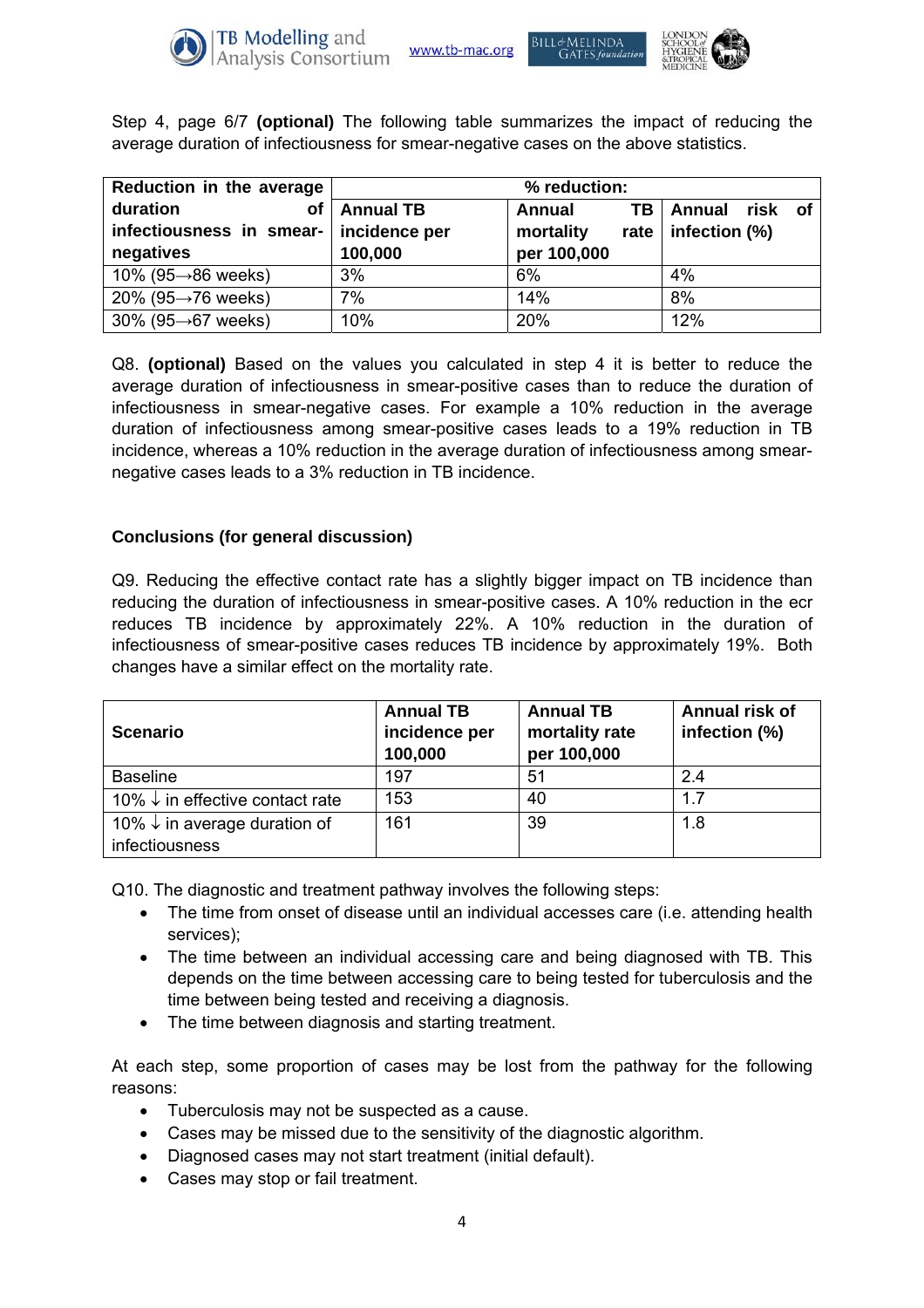





## **Supplementary questions (optional)**

#### **Exploring factors influencing the proportion of disease attributable to recent infection, reactivation and reinfection**

S1 If a large proportion of disease is attributable to recent transmission, then the TB incidence could be reduced relatively quickly by interrupting transmission. Knowing the proportion of disease attributable to recent transmission might help you to anticipate the impact of an intervention.

S2. The annual risk of infection that is assumed in the model is fairly high (>1%/year) so you might expect a large proportion of disease to be due to recent transmission. When running the model for an effective contact rate of 15 per year, you will see that approximately 70% of disease in the model population is attributed to recent infection, 24% to reinfection and 6% to reactivation.

S3. As the annual risk of infection increases, you would expect the proportion of disease due to recent infection to decrease and the proportion due to reinfection to increase.

S4. The amount of disease due to recent transmission remains relatively constant. In the low infection risk setting, a large proportion of the disease incidence is attributable to recent infection, but a low proportion is attributable to recent reinfection. In the high infection risk setting, a large proportion of the disease incidence is attributable to recent reinfection, but a low proportion is attributable to recent infection. The net effect is that the sum of the proportion due to recent infection and reinfection are relatively similar in both settings. This is illustrated in the table and figure below:

| <b>Effective</b> | Annual risk  | Proportion of disease due to: |                                                                 |      |              |
|------------------|--------------|-------------------------------|-----------------------------------------------------------------|------|--------------|
| contact rate     | of infection | Recent                        | <b>Reactivation</b><br><b>Recent</b><br><b>Recent infection</b> |      |              |
| (per year)       | (%)          | infection                     | reinfection                                                     |      | +reinfection |
| 20               | 5.4          | 0.57                          | 0.38                                                            | 0.04 | 0.95         |
| $\overline{15}$  | 2.4          | 0.7                           | 0.24                                                            | 0.06 | 0.94         |
| 13.5             | 1.7          | 0.75                          | 0.19                                                            | 0.07 | 0.94         |
| 12               |              | 0.8                           | 0.13                                                            | 0.07 | 0.93         |
| 10.5             | 0.5          | 0.86                          | 0.06                                                            | 0.08 | 0.92         |



Figure 1: Model predictions of the proportion of disease attributed to recent infection and reinfection in settings in which the ARI has been constant over time at different levels.